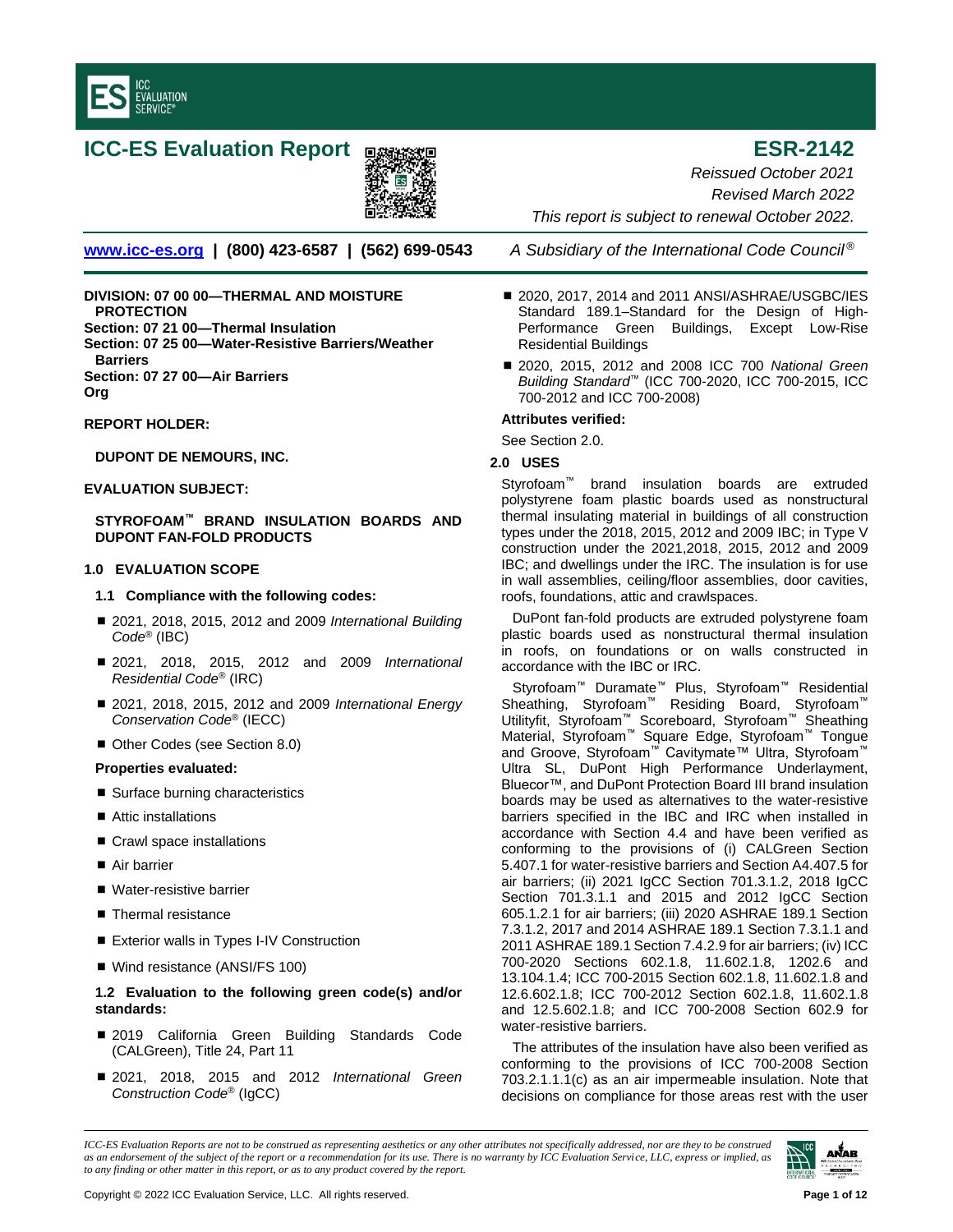of this report. The user is advised of the project-specific provisions that may be contingent upon meeting specific conditions, and the verification of those conditions is outside the scope of this report. These codes or standards often provide supplemental information as guidance.

## **3.0 DESCRIPTION**

#### **3.1 Styrofoam™ Brand Insulation Boards:**

Styrofoam™ brand insulation boards are extruded polystyrene foam plastic complying with ASTM C578. The boards are available as various products having the product names and properties detailed in Table 1. The boards are available in various lengths and widths and in thicknesses up to 4 inches. The actual board thickness provided is determined based on the *R*-value stated for the product.

#### **3.2 DuPont Fan-fold Products:**

DuPont fan-fold products are extruded polystyrene foam plastic insulation provided in "fan-folded" bundles. The boards are available in various lengths and widths and in thicknesses up to  $\frac{1}{2}$  inch (12.7 mm). Table 2 details the physical properties of the fan-fold products. The actual board thickness provided is determined based on the *R*-value stated for the product.

# **3.3 Joint-sealing:**

DuPont™ Styrofoam™ Brand Tape is nominally 2<sup>7</sup>/<sub>8</sub> inches wide and is used in conjunction with Styrofoam™ brand insulation boards and DuPont fan-fold products to seal joints between two or more edges of the boards, when the insulation boards are installed as a water-resistive barrier. The installation must be as described in Section 4.4 of this report.

Weathermate™ Flashing Tape with a minimum 4-inch (102 mm) width, and Great Stuff™ Pro Gaps & Cracks sealant [\(ESR-1961\)](http://www.icc-es.org/reports/pdf_files/ICC-ES/ESR-1961.pdf), are used in conjunction with Styrofoam™ brand insulation boards to seal joints between two or more edges of boards, when insulation boards are installed as an air barrier assembly. The installation must be as described in Section 4.6.2 of this report.

LiquidArmor™ CM applied in a minimum 2-inch-wide (51 mm) band with a minimum 45 wet mils and Great Stuff™ Gaps & Cracks sealant [\(ESR-1961\)](http://www.icc-es.org/reports/pdf_files/ICC-ES/ESR-1961.pdf), are used in conjunction Styrofoam™ brand insulation boards to seal joints between two or more edges of the boards, when the insulation boards are used as a water-resistive barrier or an air barrier assembly. The installation must be as described in Section 4.4 or Section 4.6.2 of this report, respectively.

LiquidArmor™ LT applied in a minimum of 1-inch-wide (25.4 mm) band with a minimum 25 wet mils are used in conjunction Styrofoam™ brand insulation boards to seal joints between two or more edges of the boards, when the insulation boards are used as a water-resistive barrier or an air barrier assembly. The installation must be as described in Section 4.4 or Section 4.6.2 of this report, respectively.

LiquidArmor™ QS applied in a minimum of 2-inch-wide (51 mm) band with a minimum 45 wet mils are used in conjunction Styrofoam™ brand insulation boards to seal joints between two or more edges of the boards, when the insulation boards are used as a water-resistive barrier or an air barrier assembly. The installation must be as described in Section 4.4 or Section 4.6.2 of this report, respectively.

#### **3.4 Surface Burning Characteristics:**

Styrofoam™ brand insulation boards, insulation boards and DuPont fan-fold products have a flame-spread index (FSI) of 25 or less and a smoke-developed index (SDI) of 450 or less when tested in accordance with ASTM E84

## **3.5 Thermal Resistance:**

Styrofoam™ brand insulation boards and have a thermal resistance (*R*-value) as noted in Table 1. DuPont fan-fold products have a thermal resistance (*R*-value) as noted in Table 2.

#### **3.6 Air Permeability**

At a minimum thickness of  $\frac{1}{4}$  inch (6.4 mm), the Styrofoam<sup>™</sup> brand insulation boards are considered air-impermeable in accordance with 2021 and 2018 IBC Section 1202.3 (2015 IBC Section 1203.3) and 2021, 2018, 2015 and 2012 IRC Section R806.5 (2009 IRC Section R806.4), based on testing in accordance with ASTM E283.

#### **4.0 INSTALLATION**

# **4.1 General**

Styrofoam™ brand insulation boards and DuPont fan-fold products must be installed in accordance with the manufacturer's published installation instructions and this report. For the purposes of this report, the term "insulation board" is intended to refer to both Styrofoam™ brand insulation boards and DuPont fan-fold products.

The installation of the insulation boards in areas of "very heavy" termite infestation probability must comply with 2021, 2018 and 2015 IBC Section 2603.8 [2012 IBC Section 2603.9 (2009 IBC Section 2603.8)] or IRC Section R318.4. Under the IBC, protection against condensation must be provided in accordance with 2021 and 2018 IBC Section 1402.2 (2015, 2012 and 2009 IBC Section 1403.2); under the IRC, a vapor retarder must be provided in accordance with 2021, 2018, 2015 and 2012 IRC Section R702.7 (2009 IRC Section R601.3). Insulation boards must not be used as a nailing base for finish materials or wall covering materials. Fasteners used to attach exterior finish material over insulation boards must comply with a current ICC-ES evaluation report for proprietary wall covering materials, 2021 and 2018 IBC Section 1403 or 1402.4 (2015, 2012 or 2009 IBC Section 1404 or 1405), 2021, 2018 and 2015 IRC Table R703.3(1) (2012 and 2009 IRC Table R703.4), and the installation instructions from the finish manufacturer. For cementitious exterior wall coating applications, fasteners for insulation board thicker than  $1\frac{1}{2}$  inches (38 mm) must be considered for lateral resistance to ensure support for the exterior wall coatings.

Exterior wall assembly, exterior finish or a wall covering in conjunction with insulation boards must be structurally adequate to resist horizontal forces perpendicular to the wall. All walls must be braced in accordance with 2021 and 2018 IBC Section 2308 [2015 IBC Section 2308.6 (2012 and 2009 IBC Sections 2308.9.3 and 2308.12.4)], or IRC Section R602.10, as applicable. The insulation boards have been tested in with the requirements of 2021, 2018 and 2015 IBC Section 2603.10 and ANSI/FS 100 for wind resistance when installed in accordance with Section 4.7.

When the insulation boards are applied over open framing, vertical butt joints must be over framing members. Vertical tongue-and-groove or shiplap joints need not be over framing members, provided joints are staggered a minimum of one stud space from adjacent courses. For cementitious exterior wall coating systems, unbacked joints are permitted only when specified in the ICC-ES evaluation report on the cementitious exterior wall coating system.

When installation is in an attic or crawl space, that attic or crawl space area must be separated from the interior of the building by an approved 15-minute thermal barrier.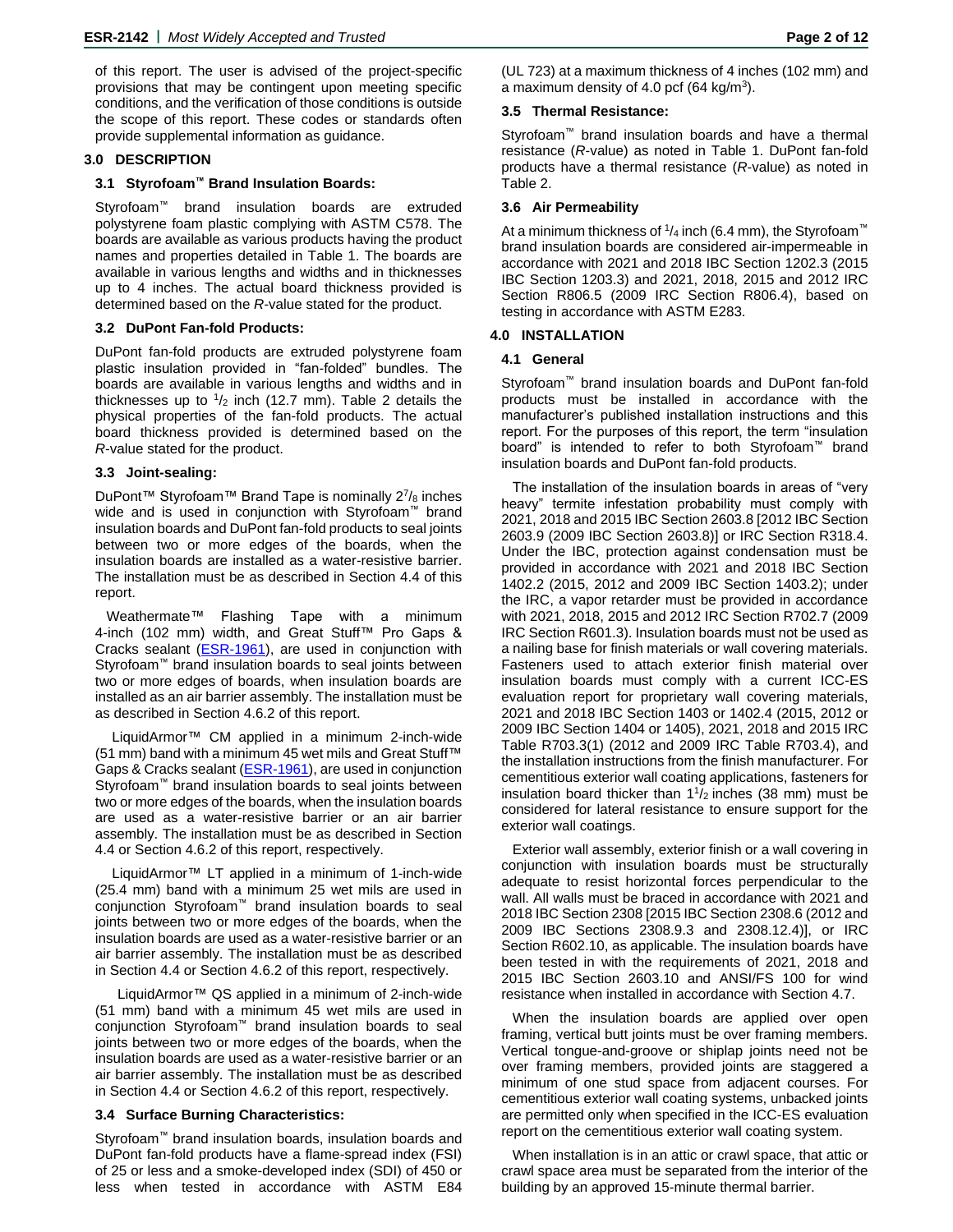The foam must be installed as described in Section 4.3. Styrofoam™ brand insulation boards may be installed in unvented attics when the maximum thickness of the insulation boards does not exceed  $1/4$  inch (6.35 mm) in accordance with 2021, 2018, 2015 and 2012 IRC Section R806.5 (2009 IRC Section R806.4) or 2021 and 2018 IBC Section 1202.3 (2015 IBC Section 1203.3), as applicable.

# **4.2 Thermal Barrier Requirements:**

**4.2.1 Application with a Prescriptive Thermal Barrier:** Except as described in Section 4.2.2, Styrofoam™ brand insulation boards and DuPont fan-fold products must be separated from the interior of the building by an approved 15-minute thermal barrier as required in IBC Section 2603.4, or IRC Section R316.4.

**4.2.2 Application without a Prescriptive Thermal Barrier:** ASTM C578 Type X and Type IV Styrofoam™ Brand insulation boards may be installed without a prescriptive 15-minute thermal barrier required by the applicable code when the maximum thickness does not exceed 2 inches (51 mm). ASTM C578 Type VI and VII Styrofoam™ brand insulation boards must be installed with code-prescribed thermal barrier. See Section 4.3 for conditions related to the use of insulation in attics and crawl spaces. **Exception:** Styrofoam™ Deckmate™ Plus, Styrofoam™ Deckmate™ Plus FA, StyrofoamTM Panel Core 20 (grey in color), Styrofoam™ Utilityfit™, Styrofoam™ Ultra SL and Styrofoam™ Cavitymate™ Ultra must be installed with a prescriptive thermal barrier in accordance with Section 4.2.1.

# **4.3 Attics and Crawl Spaces – Ignition Barrier Requirements:**

**4.3.1 Application with a Prescriptive Ignition Barrier:** Except as described in Section 4.3.2, when Styrofoam™ brand insulation boards are installed within attics or crawl spaces, where entry is made only for service of utilities, an ignition barrier must be installed in accordance with IBC Section 2603.4.1.6 or IRC Section R316.5.3 or R316.5.4, as applicable. The ignition barrier must be consistent with the requirements for the type of construction required by the applicable code and must be installed in a manner so that the foam plastic insulation is not exposed.

**4.3.2 Installation without a Prescriptive Ignition Barrier:** Where ASTM C578 Type X and ASTM C578 Type IV Styrofoam™ brand insulation boards, with the maximum nominal thickness of 2 inches (51 mm), are installed in an attic or crawl space the prescriptive ignition barrier required by IBC Section 2603.4.1.6 and IRC Sections R316.5.3 and R316.5.4 may be omitted where the following conditions apply:

- 1. Attic ventilation is provided when required by 2021 and 2018 IBC Section 1202.3 (2015 IBC Section 1203.2) or IRC Section R806, as applicable; except unvented attic assemblies are permitted under the conditions prescribed in 2021, 2018, 2015 and 2012 IRC Section R806.5 (2009 IRC Section R806.4).
- 2. Under-floor (crawl space) ventilation is provided when required by 2021 and 2018 IBC Section 1202.4 [2015 IBC Section 1203.4 (2012 and 2009 IBC Section 1203.3)] or IRC Section R408.1, as applicable, except unvented crawl spaces are permitted under the conditions prescribed in IRC Section R408.3.
- 3. Combustion air is provided in accordance with IMC (*International Mechanical Code®*) Section 701

ASTM C578 Type VI and VII Styrofoam™ Brand insulation boards must be installed with code-prescribed ignition barrier in accordance with Section 4.3.1.

Styrofoam™ Deckmate™ Plus, Styrofoam™ Deckmate™ Plus FA, StyrofoamTM Panel Core 20 (grey in color), Styrofoam™ Utilityfit™, Styrofoam™ Ultra SL and Styrofoam™ Cavitymate™ Ultra insulation boards must also be installed with code-prescribed ignition barrier in accordance with Section 4.3.1.

**4.3.3 Attics Only – Installation without a Prescriptive Ignition Barrier:** ASTM C578 Type X and ASTM C578 Type IV Styrofoam™ brand insulation boards, with a maximum nominal thickness of 1 inch (25.4 mm), covered with a water-resistive barrier (Weathermate [\[ESR-2862\]](http://www.icc-es.org/reports/pdf_files/ICC-ES/ESR-2862.pdf), Weathermate Plus [\[ESR-3401\]](http://www.icc-es.org/Reports/pdf_files/load_file.cfm?file_type=pdf&file_name=ESR-3401.pdf) or Tyvek [\[ESR-2375\]](http://www.icc-es.org/reports/pdf_files/ICC-ES/ESR-2375.pdf)) exposed to the interior of the attic space, may be installed on the walls of an attic (including gable ends and knee walls) (the attic may contain utilities, including but not limited to, mechanical equipment; electrical wiring; fans; plumbing; gas or electric hot water heaters; gas or electric furnaces; etc.) with no coverings (no thermal or ignition barrier) applied, when all of the following conditions are met:

- 1. Entry to the attic is only to service utilities and no storage is permitted.
- 2. There are no interconnected attic areas.
- 3. Air in the attic is not circulated to other parts of the building.
- 4. Attic ventilation is provided when required by 2021 and 2018 IBC Section 1202.2 (2015, 2012 and 2009 IBC Section 1203.2) or IRC Section R806, as applicable; except unvented attic assemblies are permitted under the conditions prescribed 2021, 2018, 2015 and 2012 IRC Section R806.5 (2009 IRC Section R806.4).
- 5. Combustion air is provided in accordance with IMC Section 701.

**Exception:** Styrofoam™ Deckmate™ Plus, Styrofoam™ Deckmate™ Plus FA, Styrofoam™ Panel Core 20 (grey in color), Styrofoam™ Utilityfit™, Styrofoam™ Ultra SL and Styrofoam™ Cavitymate™ Ultra must be installed with a code-prescribed ignition barrier in accordance with Section 4.3.1.

# **4.4 Water-resistive Barrier:**

The noted Styrofoam™ brand insulation boards (Styrofoam™ Cavitymate™, Styrofoam™ Cavitymate™<br>Plus, Styrofoam™ Cavitymate™ SC, Styrofoam™ Plus, Styrofoam™ Cavitymate™ Cavitymate™ Ultra, Styrofoam™ Ultra SL, Styrofoam™ Duramate™ Plus, Styrofoam™ Residential Sheathing, Styrofoam™ Residing Board, Styrofoam™ Utilityfit, Styrofoam™ Scoreboard, Styrofoam™ Sheathing Material, Styrofoam™ Square Edge and Styrofoam™ Tongue and Groove) and DuPont fan-fold products (DuPont High Performance Underlayment, Bluecor™, and DuPont Protection Board III) may be used as alternate waterresistive barriers as prescribed in 2021 and 2018 IBC Section 1403.2 (2015, 2012 and 2009 IBC Section 1404.2) or IRC Section R703.2, when installed on exterior walls as described in following sections:

**4.4.1** Styrofoam™ brand insulation boards measuring 4 feet by 8 to 10 feet are installed horizontally or vertically with long joints in contact with one another. Boards measuring 2 feet by 8 feet are installed horizontally. When installed directly on framing members, framing members are spaced a maximum of 24 inches on center. The insulation boards are attached using  $3/8$ -inch-head (9.5 mm) galvanized nails, 1-inch-crown (25.4 mm) galvanized staples or 1-inch-head (25.4 mm) plastic cap nails or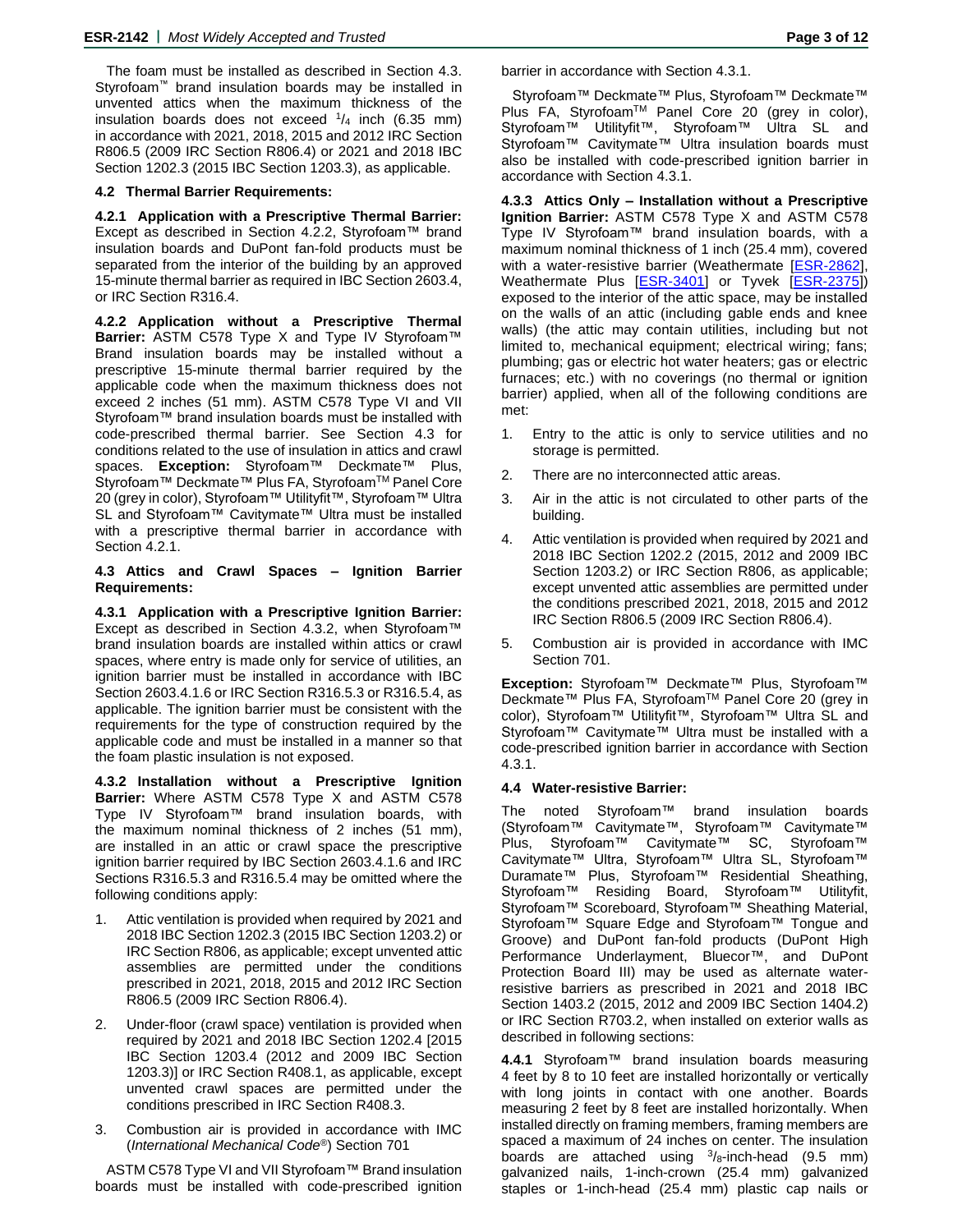equivalent fasteners long enough to penetrate framing a minimum of  $3/4$  inch. Nails or staples must not be overdriven. Fastener spacing for boards measuring 4 feet by 8 to 10 feet is a minimum of 12 inches on center around the perimeter and 16 inches on center in the field; for 2-foot-by-8-foot boards, fastener spacing is a minimum of 12 inches on center on each stud (three fasteners per stud). For window installation, the installation must be in accordance with the window manufacturer's instructions. Minimum 3-inch-wide flashing is used to seal the sill of windows, and minimum 2-inch-wide flashing is used to seal jambs and heads. Fasteners for window installation must be sufficient length to achieve  $1\frac{1}{4}$  inch (31.8 mm) embedment into framing. See also Figure 1.

DuPont fan-fold products must be installed over wood structural sheathing with long joints butted tightly together. The insulation foam board joints must be staggered relative to joints in the structural sheathing. The remainder of the installation is as described above for rigid boards.

For the Styrofoam™ brand insulation boards and DuPont fan-fold products mentioned in this section, seams and joints between boards must be covered by minimum 2<sup>7</sup>/<sub>8</sub>-inch-wide (73 mm) DuPont™ Styrofoam™ Brand Tape or equivalent. Penetrations in exterior walls must be sealed with Great Stuff™ Gaps & Cracks sealant [\(ESR-1961\)](http://www.icc-es.org/reports/pdf_files/ICC-ES/ESR-1961.pdf), or an equivalent expanding spray foam sealant, or an elastomeric sealant. See Figures 2 and 3.

**4.4.2** Styrofoam™ brand insulation boards with a minimum thickness of 1 inch (25.4 mm) are installed horizontally or vertically with edge joints in contact with one another. The insulation boards must be installed directly on steel studs spaced a maximum of 16 inches (406 mm) on center. The insulation boards must be attached with screws with diameter of 2 inches (51 mm) plastic caps or washers, long enough to penetrate the framing a minimum of 0.45 inch (11.4 mm) and spaced a maximum of 16 inches (406 mm) on center in the field and 12 inches (305 mm) on center on the perimeter.

The horizontal and vertical seams and joints of the insulation boards must be covered with LiquidArmor™ CM applied in a minimum of 2-inch-wide (51 mm) band with a minimum 45 wet mils and Great Stuff™ Gaps & Cracks sealant [\(ESR-1961\)](http://www.icc-es.org/reports/pdf_files/ICC-ES/ESR-1961.pdf), LiquidArmor™ LT applied in a minimum of 1-inch-wide (25.4 mm) band with a minimum 25 wet mils or LiquidArmor™ QS applied in a minimum of 2-inch-wide (51 mm) band with a minimum 45 wet mils.

Flashing of penetration items must be in accordance with the manufacturer's published installation instructions. Penetrations in exterior walls must be sealed with Great Stuff™ Gaps & Cracks sealant [\(ESR-1961\)](http://www.icc-es.org/reports/pdf_files/ICC-ES/ESR-1961.pdf), equivalent expanding foam sealant or an elastomeric sealant and covered with LiquidArmor™ CM, LiquidArmor™ LT or LiquidArmor™ QS. See Figures 4 through 6.

#### **4.5 Use on Exterior Walls in Types I, II, III and IV Construction Under the 2018, 2015, 2012 and 2009 IBC:**

When used on exterior walls of Types I, II, III and IV construction under the 2018, 2015, 2012 and 2009 IBC, and when installed in accordance with this report, the assembly must comply with Section 2603.5 of the 2018, 2015, 2012 and 2009 IBC and must be as described in Table 3; the insulation boards must be installed in a single layer of insulation board at a maximum thickness of 3 inches. Alternatively, the insulation boards may be used in Types I, II, III and IV construction when specifically named in another ICC-ES evaluation report, in which case the insulation boards must be installed as described in that report. The potential heat of the ASTM C578 Type X and ASTM C578 Type IV Styrofoam™ foam plastic insulation boards and is 2849 Btu/ft<sup>2</sup> per inch of thickness (30.0 MJ/m<sup>2</sup>).

# **4.6 Air Barrier:**

**4.6.1 Air Barrier Material:** When used as an air barrier material, the insulation boards must be installed in accordance with The DuPont de Nemours, Inc.'s installation instructions and this report.

## **4.6.2 Air Barrier Assemblies:**

**4.6.2.1** When installed on exterior walls as described in this section, the ASTM C578 Type X and ASTM C578 Type IV Styrofoam™ foam plastic insulation is part of an air barrier assembly in accordance with 2021 IECC Section C402.5.1.2.4, [(2018 and 2015 IECC Section C402.5.1.2.2 (2012 IECC Section C402.4.1.2.2)], based on testing in accordance with ASTM E2357. The assembly qualifies as a continuous air barrier as prescribed in 2021, 2018 and 2015 IECC Section C402.5.1 (2012 IECC Section C402.4.1).

The Styrofoam™ brand insulation boards, in widths of 1.5 to 4 feet (457 to 1219 mm) and lengths of 8 to 10 feet (2438 to 3048 mm), are installed horizontally over gypsum sheathing or concrete block wall.

When the insulation boards are installed over gypsum sheathing, the boards must be mechanically attached to the wood or steel framing using nails, staples, plastic cap nails or screws. The fasteners must be long enough to penetrate wood framing members a minimum of 0.45 inch (11.4 mm) and steel framing members a minimum of  $\frac{3}{4}$  inch (19.1 mm).

When installed directly over concrete block walls, the insulation boards are attached to the block wall with mechanical fasteners or Great Stuff™ Pro Gaps & Cracks sealant [\(ESR-1961\)](http://www.icc-es.org/reports/pdf_files/ICC-ES/ESR-1961.pdf). The boards are installed between the rows of brick ties.

Seams and joints between the boards must either be sealed with Great Stuff™ Pro Gaps & Cracks sealant [\(ESR-1961\)](http://www.icc-es.org/reports/pdf_files/ICC-ES/ESR-1961.pdf) or covered by minimum 4-inch-wide (102 mm) Weathermate™ Flashing Tape.

Penetrations in the air barrier assembly must be sealed in accordance with Item 3 of 2021, 2018 and 2015 IECC Section C402.5.1.1 (2012 IECC Section C402.4.2).

Wall coverings must be mechanically attached through the insulation to wall framing or sheathing.

**4.6.2.2** When installation on exterior walls as described in this section, Styrofoam™ brand insulation boards with a minimum thickness of 1 inch (25.4 mm) is part of an air barrier assembly in accordance with 2021, 2018 and 2015 IECC Section C402.5.1.2.2 (2012 IECC Section C402.4.1.2.2), based on testing in accordance with ASTM E2357. Wall coverings must be mechanically attached through the insulation to wall framing or sheathing.

The insulation boards are installed horizontally or vertically with edge joints in contact with one another and directly on steel studs with screws with diameter of 2 inches (51mm) plastic caps or washers, long enough to penetrate the framing a minimum of 0.45 inch (11.4 mm).

When seams and joints between the board are covered with LiquidArmor™ CM, LiquidArmor™ CM must be applied in a minimum of 2-inch-wide (51 mm) band with a minimum 45 wet mils. When seams and joints between the board are covered with LiquidArmor™ LT or LiquidArmor™ QS, LiquidArmor™ LT must be applied in a minimum of 1-inchwide (25.4 mm) band with a minimum 25 wet mils and LiquidArmor™ QS must be applied in a minimum of 2-inchwide (51 mm) band with a minimum 45 wet mils.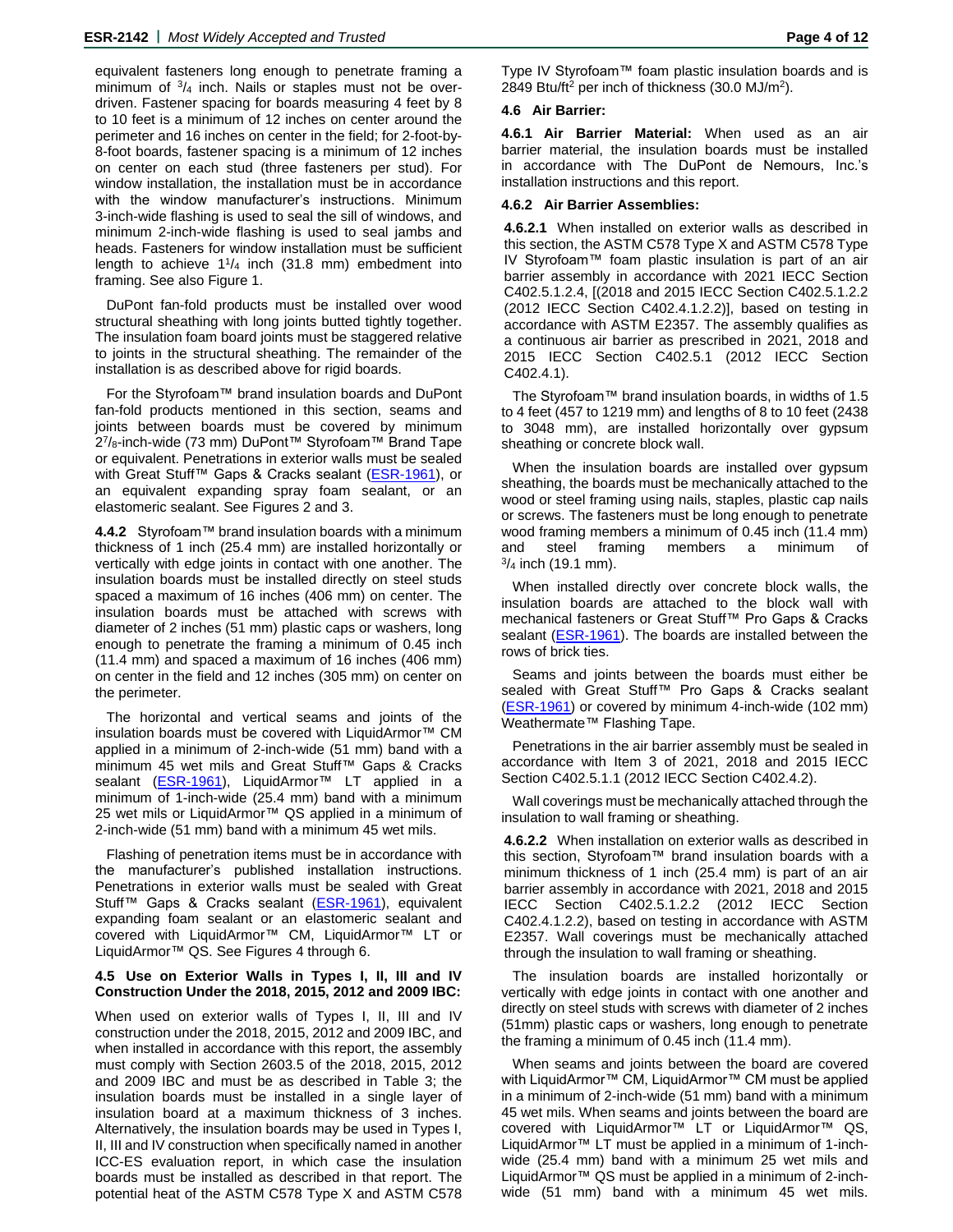Penetrations in the air barrier assembly must be sealed in accordance with Item 3 of 2021, 2018 and 2015 IECC Section C402.5.1.1 (2012 IECC Section C402.4.2). The assemblies qualify as a continuous air barrier as prescribed in 2021, 2018 and 2015 IECC Section C402.5.1 (2012 IECC Section C402.4.1).

## **4.7 Wind Resistance:**

The Styrofoam™ brand insulation boards have the wind resistance values noted in Table 4 based on testing in accordance with ASTM E330 and ANSI/FS 100 as specified in 2021, 2018 and 2015 IBC Section 2603.10. The values are based on direct attachment to the type and spacing of wall framing described in Table 4. The design and construction of the wall framing must comply with the applicable requirements of the IBC or IRC, as applicable, and Table 4.

Attachment of the cladding over the Styrofoam™ brand insulation boards must be in accordance with 2021 and 2018 IBC Section 2603.13 and Table 2603.13.1.

## **5.0 CONDITIONS OF USE**

The Styrofoam™ brand insulation boards and DuPont fanfold products described in this report comply with, or are suitable alternatives to what is specified in, those codes listed in Section 1.0 of this report, subject to the following conditions:

- **5.1** Styrofoam™ brand insulation boards and DuPont fanfold products must be installed in accordance with the manufacturer's published installation instructions, this evaluation report and the applicable code. In the event of a conflict between the installation instructions and this report, this report governs.
- **5.2** This evaluation report and the manufacturer's published installation instructions, when required by the code official, must be submitted at the time of permit application.
- **5.3** A water-resistive barrier complying with the requirements of the applicable code must be provided except when installation is as described in Section 4.3 of this report.
- **5.4** Use of the insulation boards to structurally resist transverse, racking-shear or vertical loading is outside the scope of this report. The walls must be braced in accordance with the requirements of the applicable code.
- **5.5** The insulation boards must not be used as a nailing base for exterior siding materials. All nailing must be into the wall framing as required by the siding manufacturer's instructions or the applicable code.
- **5.6** The insulation boards must be separated from the interior of the building by an approved 15-minute thermal barrier, except as described in Section 4.2.
- **5.7** Where required by the applicable code, a vapor retarder system, which may include the foam plastic insulation, must be installed in the exterior wall, floor, and/or roof ceiling assembly.
- **5.8** Jobsite certification and labeling of the insulation must comply with 2021, 2018 and 2015 IRC Section N1101.10.1 [2012 IRC Section N1101.12 (2009 IRC Section N1101.4)] and 2021, 2018, 2015 and 2012 IECC Sections C303.1.1, R303.1.1 and R401.3 (2009 IECC Section 303.1 and 401.3), as applicable.
- **5.9** Use of insulation in areas where the probability of termite infestation is "very heavy" must be in accordance with 2021, 2018, 2015 and 2009 IBC Section 2603.8 (2012 IBC Section 2603.9) or IRC

Section R318.4. When use is on exterior walls of buildings of Type I, II, III, or IV under the 2018, 2015, 2012 and 2009 IBC, construction must be as described in Section 4.4 and Table 3.

- **5.10** Under the 2021 IBC, use of Styrofoam™ brand insulation boards on exterior walls of Types I, II, III and IV construction is outside the scope of this evaluation report.
- **5.11** Installation in unvented attics, when equipped with vapor diffusion ports in accordance with Section 1202.3, Item 5.2 of the 2021 IBC and Section 806.5, Item 5.2 of the 2012 and 2018 IRC, is outside the scope of this report.
- **5.12** Styrofoam™ brand insulation boards and DuPont fan-fold products are manufactured in Burley, Idaho; Dalton, Georgia; Channahan, Illinois; Pevely, Missouri; Varennes, Quebec; and Wyoming, Michigan, under a quality-control program with inspections by ICC-ES.
- **5.13** Weathermate™ Flashing Tape has not been evaluated by ICC-ES for use as flashing under 2021 and 2018 IBC Section 1404.4 (2015, 2012 and 2009 IBC Section 1405.4).

## **6.0 EVIDENCE SUBMITTED**

- **6.1** Data in accordance with the ICC-ES Acceptance Criteria for Foam Plastic Insulation (AC12), dated June 2015 (editorially revised December 2020).
- **6.2** Data in accordance with the ICC-ES Acceptance Criteria for Foam Plastic Sheathing Panels Used as Water-resistive Barriers (AC71), dated February 2003 (editorially revised March 2021).
- **6.3** Report of room corner fire tests in accordance with NFPA 286.
- **6.4** Reports of room corner fire tests in accordance with NFPA 286, AC12 Appendix B, for attics and crawlspace in Section 4.2.
- **6.5** Reports of air leakage tests in accordance with ASTM E283 and ASTM E2357.
- **6.6** Reports of potential heat tests in accordance with NFPA 259.
- **6.7** Reports of fire propagation tests in accordance with NFPA 285.
- **6.8** Data in accordance with ANSI/FS 100 for wind resistance.

# **7.0 IDENTIFICATION**

**7.1** The Styrofoam™ brand insulation boards, and fan-fold products described in this report are identified by a label on the board or packaging material bearing the DuPont de Nemours, Inc. name, product name, plant code or manufacturing address, other information to confirm code compliance, and the ICC-ES evaluation report number (ESR-2142); except for those products that are used in Types I, II, III, and IV construction, which must have the above-noted labeling printed on the board.

DuPont™ Styrofoam™ Brand Tape, Weathermate™ Flashing Tape, LiquidArmor™ CM, LiquidArmor™ LT, and LiquidArmor™ QS are identified with the product names.

**7.2** The report holder's contact information is the following:

**DUPONT DE NEMOURS, INC. 1501 LARKIN CENTER DRIVE MIDLAND, MICHIGAN 48642 (812) 212-4429 [www.dupont.com/building](http://www.dupont.com/building)**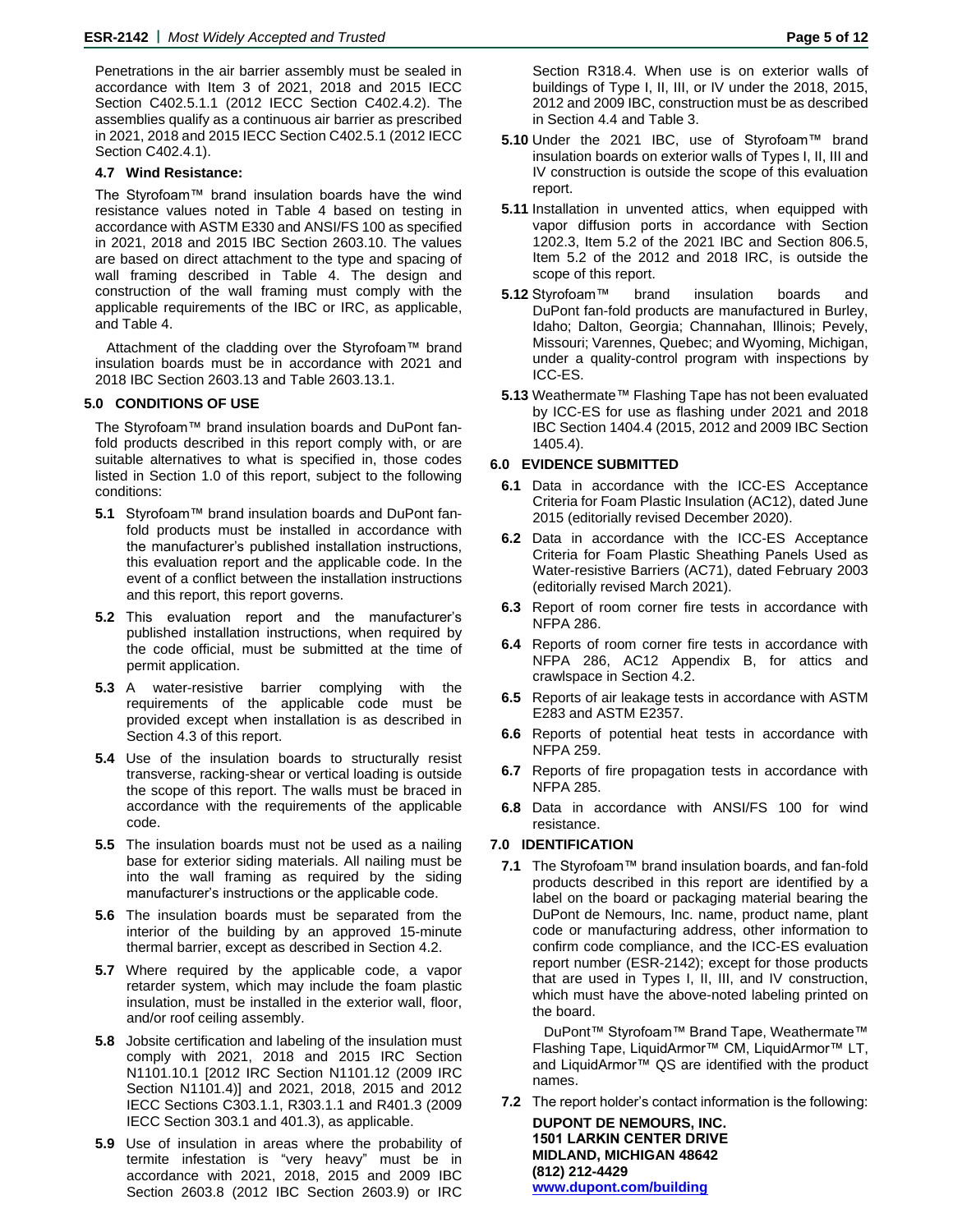## **8.0 OTHER CODES**

In addition to the codes referenced in Section 1.0, the products described in this report were evaluated for compliance with the requirements of the following codes:

- 2006 *International Building Code<sup>®</sup>* (2006 IBC)
- 2006 International Residential Code<sup>®</sup> (2006 IRC)
- 2006 International Energy Conservation Code® (2006 IECC)

The products comply with the above-mentioned codes as described in Sections 2.0 through 7.0 of this report, with the revisions noted below:

- General: See Section 4.1, except the approved thermal barrier must be installed in accordance with Section R314.4 or R314.5 of the 2006 IRC.
- Protection against Termites: See Sections 4.1 and 5.9, except use of the insulation in areas where the probability of termite infestation is "very heavy" must be in

accordance with Section 2603.8 of the 2006 IBC and Section R320.5 of the 2006 IRC.

- **Protection against Condensation:** See Section 4.1, except a vapor barrier must be provided in accordance with Sections R318 and N1102.5 of the 2006 IRC.
- **Application without a Prescriptive Ignition Barrier.** See Sections 4.2.2, except attics must be vented in accordance with 2006 IRC Section R806.4 and combustion air must be provided in accordance with 2006 IMC Sections 701 and 703. Additionally, the prescriptive ignition barrier required by Sections R314.5.3 and R314.5.4 of the 2006 IRC may be omitted.
- **Application without a Prescriptive Thermal Barrier:** See Section 4.2. The prescriptive thermal barrier may be omitted based on testing in accordance with 2006 IBC Section 2603.9 and 2006 IRC Section R314.6.
- **Jobsite Certification and Labeling:** See Section 5.8, except jobsite certification and labeling must comply with Section 102.1.2 of the 2006 IECC, when applicable.

| <b>PRODUCT NAME</b>                 | <b>ASTM C578</b><br>TYPE <sup>1</sup> | R-VALUE, R / INCH<br>(unless otherwise noted)<br>at 75°F (ft <sup>2</sup> -hr-°F/Btu)                                                             |  |
|-------------------------------------|---------------------------------------|---------------------------------------------------------------------------------------------------------------------------------------------------|--|
| Styrofoam™ Ag Board                 | IV                                    | 5.0                                                                                                                                               |  |
| Styrofoam™ Cavitymate™              | X                                     | 5.0                                                                                                                                               |  |
| Styrofoam™ Cavitymate™ Plus         | IV                                    | 5.0                                                                                                                                               |  |
| Styrofoam™ Cavitymate™ SC           | X                                     | 5.0                                                                                                                                               |  |
| Styrofoam™ Cavitymate™ Ultra        | IV                                    | 10.0 at nominal $1\frac{3}{4}$ "<br>12.0 at nominal $2^{1}/8$<br>14.0 at nominal $2^{1}/2$ "<br>16.8 at nominal 3"<br>19.6 at nominal $3^{1}/2$ " |  |
| Styrofoam™ Deckmate™ Plus           | IV                                    | 5.0                                                                                                                                               |  |
| Styrofoam™ Deckmate™ Plus FA        | IV                                    | 5.0                                                                                                                                               |  |
| Styrofoam™ Duramate™ Plus R2        | X                                     | 2.0 at nominal $\frac{3}{8}$ "                                                                                                                    |  |
| Styrofoam™ Duramate™ Plus           | Χ                                     | 3.0 at nominal $\frac{1}{2}$ "                                                                                                                    |  |
| Styrofoam™ Freezermate™             | IV                                    | 5.0                                                                                                                                               |  |
| Styrofoam™ Brand Freezermate™ 30    | IV                                    | 5.0                                                                                                                                               |  |
| Styrofoam™ Brand Freezermate™ 40    | VI                                    | 5.0                                                                                                                                               |  |
| Styrofoam™ Brand Freezermate™ 60    | VII                                   | 5.0                                                                                                                                               |  |
| Styrofoam™ High Load 40             | VI                                    | 5.0                                                                                                                                               |  |
| Styrofoam™ High Load 60             | VII                                   | 5.0                                                                                                                                               |  |
| Styrofoam™ Lightguard Feedstock     | VI                                    | 5.0                                                                                                                                               |  |
| Styrofoam™ Panel Core               | VI, VII<br>IV, X                      | 5.0                                                                                                                                               |  |
| Styrofoam™ Panel Core 20            | X                                     | 5.0                                                                                                                                               |  |
| Styrofoam™ Panelmate™ Plus          | IV                                    | 5.0                                                                                                                                               |  |
| Styrofoam™ Perimate™                | IV                                    | 5.0                                                                                                                                               |  |
| Styrofoam™ Plazamate™               | VII                                   | 5.0                                                                                                                                               |  |
| Styrofoam™ Residential Sheathing R5 | X                                     | 5.0 at nominal 1"                                                                                                                                 |  |
| Styrofoam™ Residential Sheathing R4 | Χ                                     | 4.0 at nominal $\frac{3}{4}$ "                                                                                                                    |  |
| Styrofoam™ Residential Sheathing R3 | Χ                                     | 3.0 at nominal $\frac{1}{2}$ "                                                                                                                    |  |
| Styrofoam™ Residing Board           | Χ                                     | 2.8 at nominal $\frac{1}{2}$ "                                                                                                                    |  |
| Styrofoam™ Ribbed Roofmate™         | VI                                    | 5.0                                                                                                                                               |  |
| Styrofoam™ Roofmate™                | VI                                    | 5.0                                                                                                                                               |  |
| Styrofoam™ Scoreboard               | IV                                    | 5.0                                                                                                                                               |  |
| Styrofoam™ Sheathing Material       | X, IV                                 | 5.0                                                                                                                                               |  |
| Styrofoam™ Square Edge              | IV                                    | 5.0                                                                                                                                               |  |
| Styrofoam™ Square Edge R3           | IV                                    | 3.0 at nominal $1/2$ "                                                                                                                            |  |
| Styrofoam™ Square Edge R4           | IV                                    | 4.0 at nominal $\frac{3}{4}$ "                                                                                                                    |  |
| Styrofoam™ Tongue and Groove        | IV                                    | 5.0                                                                                                                                               |  |

#### **TABLE 1—STYROFOAM BRAND INSULATION BOARDS**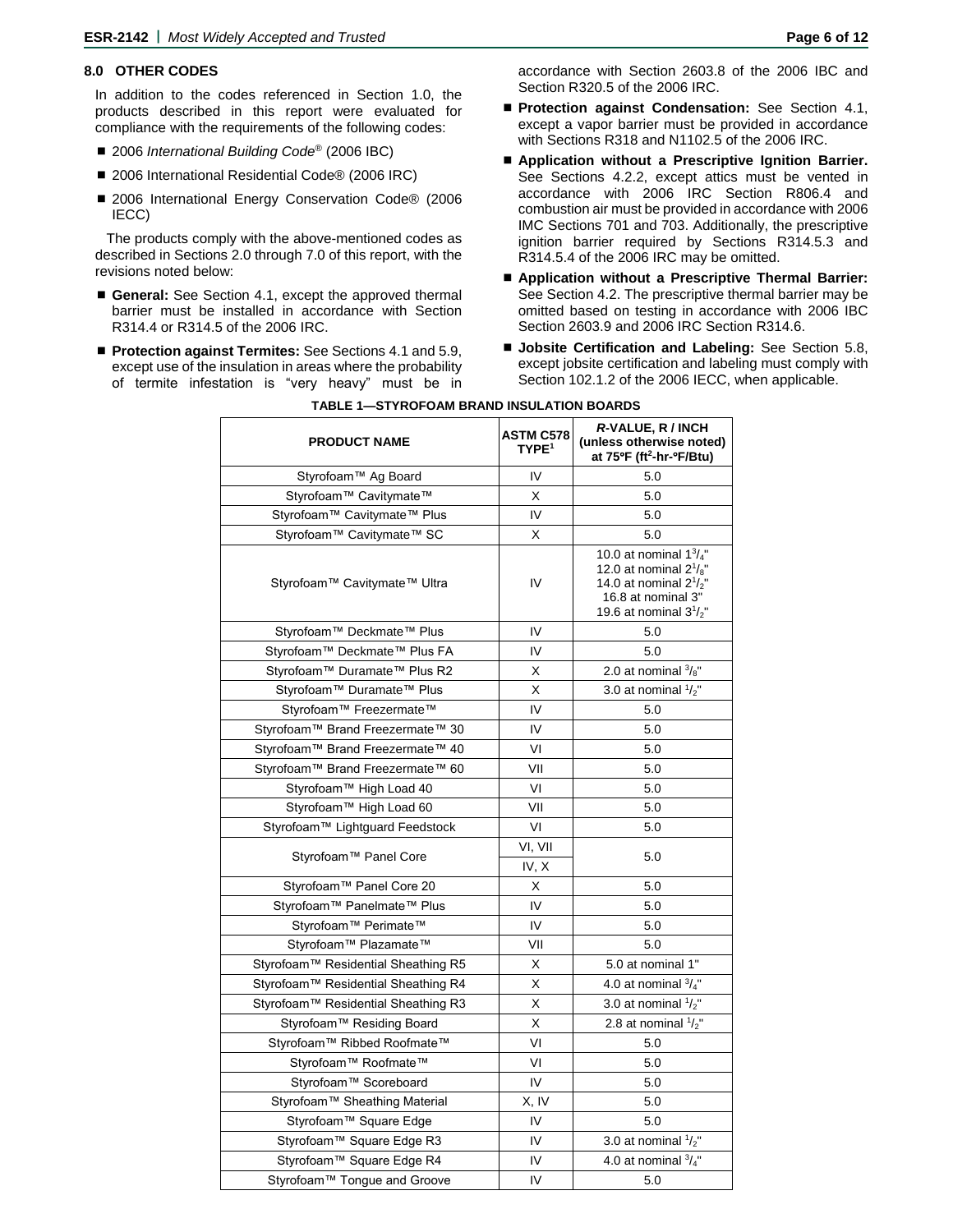| Styrofoam™ Ultra SL    | IV | 10.0 at nominal $1\frac{3}{4}$ "<br>12.0 at nominal $2^{1}/s$ "<br>14.0 at nominal $2^{1/2}$<br>16.8 at nominal 3"<br>19.6 at nominal $3^{1/2}$ |
|------------------------|----|-------------------------------------------------------------------------------------------------------------------------------------------------|
| Styrofoam™ Utilityfit™ |    | 5.0                                                                                                                                             |
| Styrofoam™ Wallmate™   |    | 5.0                                                                                                                                             |

For **SI:** 1 inch = 25.4 mm, 1 pcf = 16.02 kg/m<sup>3</sup>, 1°F·ft<sup>2</sup>·hr/Btu = 0.176 m<sup>2</sup>·K/W, 1°F = 1.8°C+32. <sup>1</sup>Type IV has a minimum density of 1.45 pcf, Type VI has a minimum density of 1.80 pcf. <sup>2</sup>Type VII has a minimum density of 2.20 pcf, Type X has a minimum density of 1.30 pcf.

#### **TABLE 2—DUPONT FAN-FOLD PRODUCTS**

| <b>PRODUCT NAME</b>                  | <b>NOMINAL THICKNESS</b><br>(inch) | <b>THERMAL RESISTANCE</b><br>(R-VALUE) at 75°F<br>$(ft2-hr-oF/Btu)$ |
|--------------------------------------|------------------------------------|---------------------------------------------------------------------|
| DuPont High Performance Underlayment |                                    | 1.0<br>1.5<br>2.0                                                   |
| IBluecor™                            |                                    | 1.0                                                                 |
| DuPont Protection Board III          |                                    | 1.0                                                                 |
| Styrofoam™ Recovermate™ CR           |                                    | 1.5                                                                 |

**For SI:** 1 inch = 25.4 mm, 1 pcf = 16.02 kg/m<sup>3</sup>, 1°F·ft<sup>2</sup>·hr/Btu = 0.176 m<sup>2</sup>·K/W, 1°F = 1.8°C+32.

#### **TABLE 3—NFPA 285 COMPLYING WALL ASSEMBLIES FOR MAXIMUM 3-INCH-THICK ASTM C578 TYPE IV STYROFOAM™ INSULATION BOARD3,4**

| Base Wall System - Use either 1,<br>2, or 3                                                                    | 1 - Concrete Wall<br>2 - Concrete masonry wall<br>$3 - 1$ layer of $\frac{1}{2}$ -inch or $\frac{5}{8}$ -inch Type X Gypsum Wall Board (on interior), installed over steel<br>studs (minimum 3 <sup>5</sup> / <sub>8</sub> -inch deep, minimum No. 20-gage, maximum 16-inch o.c., lateral bracing<br>every 4 ft. vertically)                                                                                                                                                                                                                                                                                                                                                                                                                                                                                                                                                                                                                                                           |  |  |
|----------------------------------------------------------------------------------------------------------------|----------------------------------------------------------------------------------------------------------------------------------------------------------------------------------------------------------------------------------------------------------------------------------------------------------------------------------------------------------------------------------------------------------------------------------------------------------------------------------------------------------------------------------------------------------------------------------------------------------------------------------------------------------------------------------------------------------------------------------------------------------------------------------------------------------------------------------------------------------------------------------------------------------------------------------------------------------------------------------------|--|--|
| <b>Floorline Firestopping</b>                                                                                  | 4 pcf mineral wool in each stud cavity and at each floorline. Mineral wool to be attached with Z-<br>clips or equivalent (See Figure 7).                                                                                                                                                                                                                                                                                                                                                                                                                                                                                                                                                                                                                                                                                                                                                                                                                                               |  |  |
| Cavity Insulation - Use either 1, 2,<br>or <sub>3</sub>                                                        | $1 - None$<br>2 - Fiberglass batt insulation (faced or unfaced)<br>3 - Any non-combustible material                                                                                                                                                                                                                                                                                                                                                                                                                                                                                                                                                                                                                                                                                                                                                                                                                                                                                    |  |  |
| Exterior Sheathing - Use either 1,<br>2 or 3                                                                   | $1 - None$<br>$2 - \frac{1}{2}$ -inch thick, exterior type gypsum sheathing<br>$3 - \frac{5}{8}$ -inch thick, Type X, exterior-type gypsum sheathing                                                                                                                                                                                                                                                                                                                                                                                                                                                                                                                                                                                                                                                                                                                                                                                                                                   |  |  |
| Weather-Resistive Barrier Applied<br>to Exterior Sheathing – Use 1 or 2 $ 2 - \text{Any of the following}^{1}$ | $1 - None$<br>Air Bloc 31MR <sup>2</sup> - Henry Co.<br>a.<br>AIR-SHIELD™ LMP <sup>2</sup> (black only) – W.R. Meadows<br>b.<br>Backstop® NT <sup>2</sup> - Dryvit<br>c.<br>Barritech™ VP <sup>2</sup> - Carlisle<br>d.<br>CCW-705FR with CCW-702WB Primer <sup>2</sup> - Carlisle<br>e.<br>Fire-Resist Barritech™ NP <sup>2</sup> - Carlisle<br>f.<br>Green Guard® Max Building Wrap - Pactiv<br>g.<br>Perm-A-Barrier® Aluminum Wall Membrane with WB Primer <sup>2</sup> - Grace Construction<br>h.<br>Products<br>Perm-A-Barrier® VPS <sup>2</sup> – Grace Construction Products<br>i.<br>Tyvek <sup>®</sup> CommercialWrap <sup>®</sup> (ESR-2375)<br>j.<br>Tyvek <sup>®</sup> Fluid Applied WB+™ – DuPont<br>k.<br>Wall Guardian <sup>™</sup> FW100A <sup>2</sup> - STS Inc.<br>I.<br>WEATHERMATE™ (ESR-2862)<br>m.<br>WEATHERMATE™ Plus (ESR-3401)<br>n.<br>Note: All barriers to be installed at recommended application rates per manufacturer's<br>installation instructions. |  |  |
| <b>Exterior Insulation</b>                                                                                     | ASTM C578 Type IV Styrofoam <sup>TM</sup> insulation board: $1/2$ -inch (minimum) to 3-inch (maximum).<br>Insulation board joints may be covered with 4-inch (maximum) wide asphalt or butyl-based<br>flashing tape                                                                                                                                                                                                                                                                                                                                                                                                                                                                                                                                                                                                                                                                                                                                                                    |  |  |
| Flashing                                                                                                       | Flash all exterior insulation joints and veneer tie penetrations with one of the following:<br>1 - LiquidArmor™ CM -Minimum 2-inch-wide with a minimum 45 wet mils<br>2 – LiquidArmor™ LT – Minimum 1-inch-wide with a minimum 25 wet mils<br>3 - LiquidArmor™ QS - Minimum 2-inch-wide with a minimum 45 wet mils                                                                                                                                                                                                                                                                                                                                                                                                                                                                                                                                                                                                                                                                     |  |  |
| Weather-Resistive Barrier <sup>1</sup><br>Applied to Exterior Insulation -<br>Use 1, 2, 3, 4 or 5              | $1 - None$<br>2 - Green Guard® Max Building Wrap - Pactiv<br>3 - Tyvek <sup>®</sup> CommercialWrap® (ESR-2375)<br>4 – WEATHERMATE™ (ESR-2862)<br>5 - WEATHERMATE™ Plus (ESR-3401)                                                                                                                                                                                                                                                                                                                                                                                                                                                                                                                                                                                                                                                                                                                                                                                                      |  |  |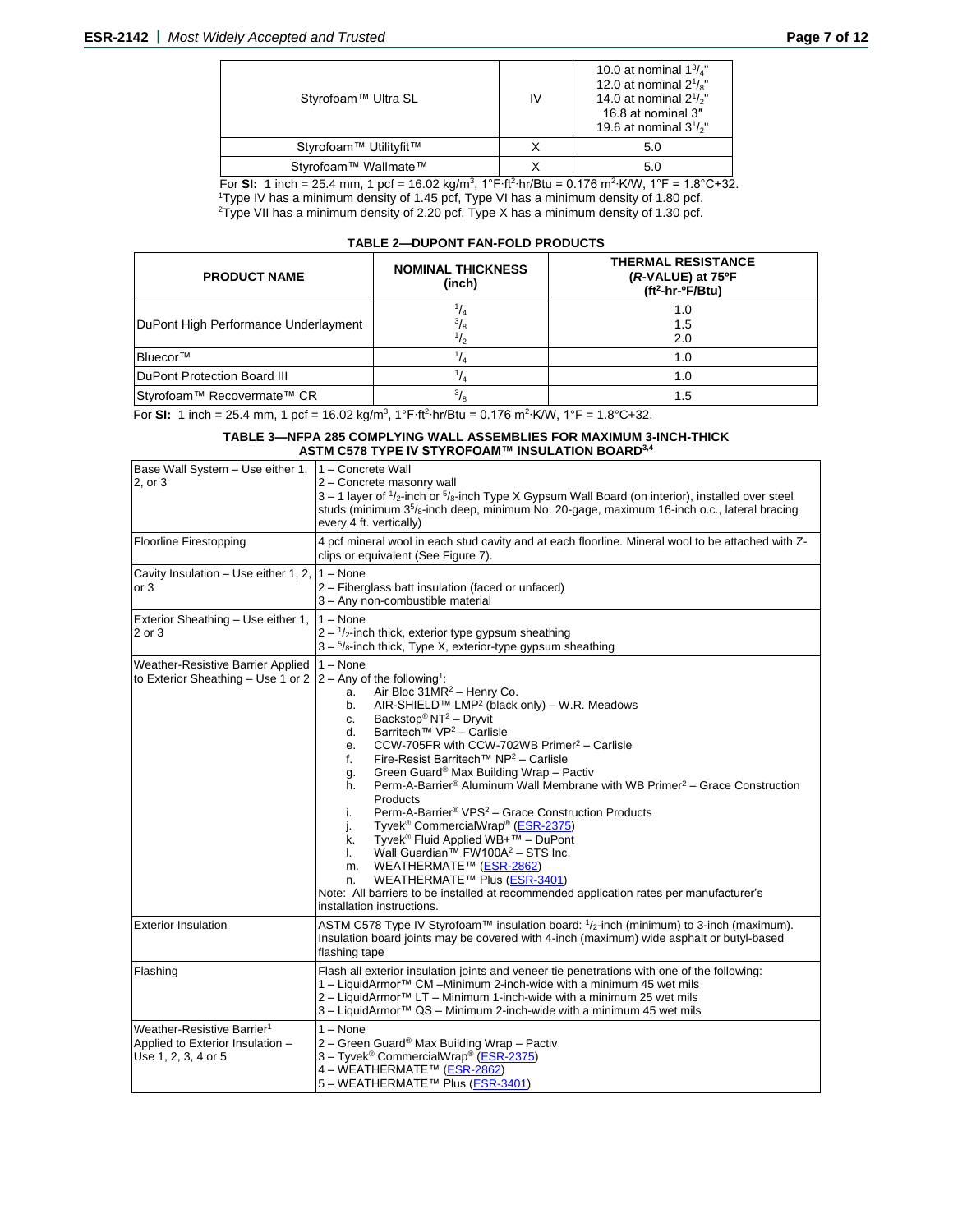| or 6                      | Exterior Veneer – Use 1, 2, 3, 4, 5   1 – Brick. Use standard nominal 4-inch thick, clay brick. Use standard brick veneer anchors<br>installed vertically on each stud at a maximum of 24-inch o.c. creating a 2-inch maximum air gap<br>between the exterior insulation and brick.<br>2 – Concrete – Minimum 2-inch thick, with a 2-inch maximum air gap between exterior insulation<br>and concrete.<br>3 – Concrete masonry units - minimum 4-inch thick, with a 2-inch maximum air gap between<br>exterior insulation and concrete masonry units.<br>3 – Limestone – minimum 2-inch thick installed using any standard non-open-joint installation<br>technique such as shiplap.<br>4 - Natural stone veneer – minimum 2-inch thick installed using any standard non-open-joint<br>installation technique such as shiplap.<br>$5$ – Pre-cast artificial stone complying with ICC-ES AC51 – minimum 1 $\frac{1}{2}$ -inch thick installed<br>using any standard non-open-joint installation technique such as shiplap.<br>$6$ – Terracotta cladding – minimum $1^{1}/_{4}$ -inch thick installed using any standard non-open-joint<br>installation technique such as shiplap. |
|---------------------------|----------------------------------------------------------------------------------------------------------------------------------------------------------------------------------------------------------------------------------------------------------------------------------------------------------------------------------------------------------------------------------------------------------------------------------------------------------------------------------------------------------------------------------------------------------------------------------------------------------------------------------------------------------------------------------------------------------------------------------------------------------------------------------------------------------------------------------------------------------------------------------------------------------------------------------------------------------------------------------------------------------------------------------------------------------------------------------------------------------------------------------------------------------------------------------|
| <b>Special Conditions</b> | Use header treatment shown in Figures 5, 6 and 7 for all window and door openings in wall.                                                                                                                                                                                                                                                                                                                                                                                                                                                                                                                                                                                                                                                                                                                                                                                                                                                                                                                                                                                                                                                                                       |

<sup>1</sup>A code-complying water-resistive barrier must be provided, either over the sheathing or over the exterior insulation.

<sup>2</sup>This material was evaluated by ICC-ES to comply with Section 2603.5 of the IBC, when used as part of the wall assemblies outlined in Table 3, but has not been evaluated for use as a water-resistive barrier under Section 1404.2 of the IBC and Section R703.2 of the IRC.

<sup>3</sup>When used on exterior walls of Types I, II, III or IV construction, the specific wall assembly must comply with 2018, 2015, 2012 and 2009 IBC Section 2603.5.

<sup>4</sup>The exterior wall assemblies described in Table 3 comply with 2018, 2015, 2012 and 2009 IBC Section 2603.5.5.

| <b>PRODUCT NAME</b>              | <b>THICKNESSI</b><br>(in.) | <b>FASTENER</b><br>SPACING <sup>1</sup><br>(in.) | <b>FRAMING</b><br>SPACING <sup>2,3</sup> | <b>ALLOWAWABLE</b><br><b>DESIGN LOAD (PSF)<sup>2</sup></b><br>$IPEF=1.01$ | <b>DESIGN WIND SPEED</b><br>(MPH) <sup>2</sup><br>$[PEF=1.0]$ |
|----------------------------------|----------------------------|--------------------------------------------------|------------------------------------------|---------------------------------------------------------------------------|---------------------------------------------------------------|
| Styrofoam™ Duramate™ Plus        |                            | 12 Perimeter/16 Field                            | 16 o.c.                                  | 22                                                                        | 120                                                           |
| Styrofoam™ Residential Sheathing |                            | 6 Perimeter/12 Field                             | 16 o.c.                                  | 29.9                                                                      | 140                                                           |
| Styrofoam™ Utilityfit™           |                            | 12 Perimeter/16 Field                            | 16 o.c.                                  | 53.7                                                                      | 180                                                           |

For **SI:** 1 inch = 25.4 mm, 1 psf = 4.8 kg/m<sup>2</sup>, 1mph = 1.609 k/h.

<sup>1</sup>Fasteners must be minimum  $2^{1}/2$ " x 0.113" ring-shank nails with 1" plastic cap washers.

<sup>2</sup>Framing consists of minimum 2" x 4" wood studs, SPF species, Stud or No. 2 grade with the spacing as noted.

<sup>3</sup>Insulation must be installed with all edges supported by framing or blocking.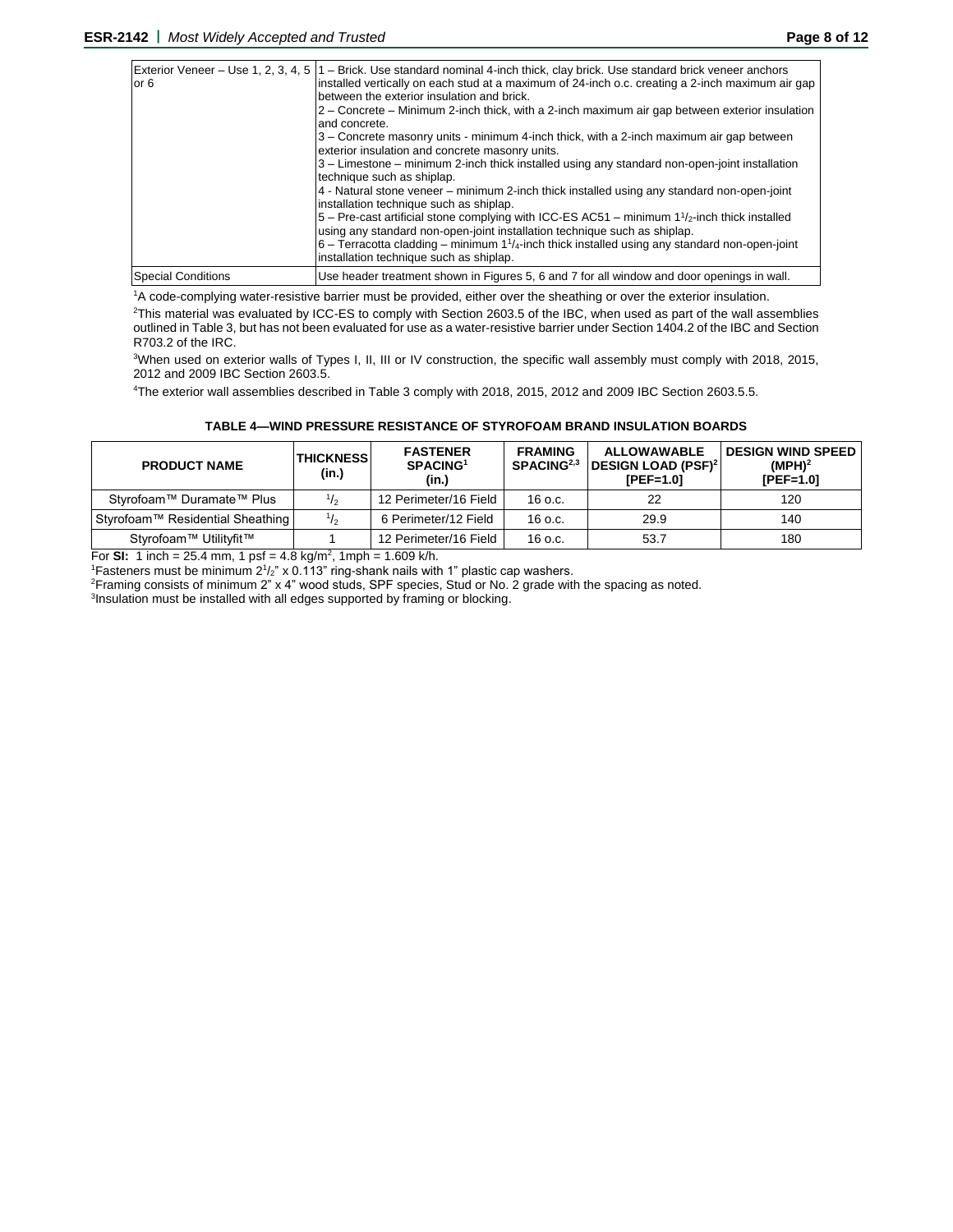9



**FIGURE 1—TYPICAL WINDOW FLASHING DETAIL**



**FIGURE 2—TYPICAL PENETRATION FLASHING DETAIL – FLANGED**



**FIGURE 3—TYPICAL FLASHING DETAIL – UNFLANGED**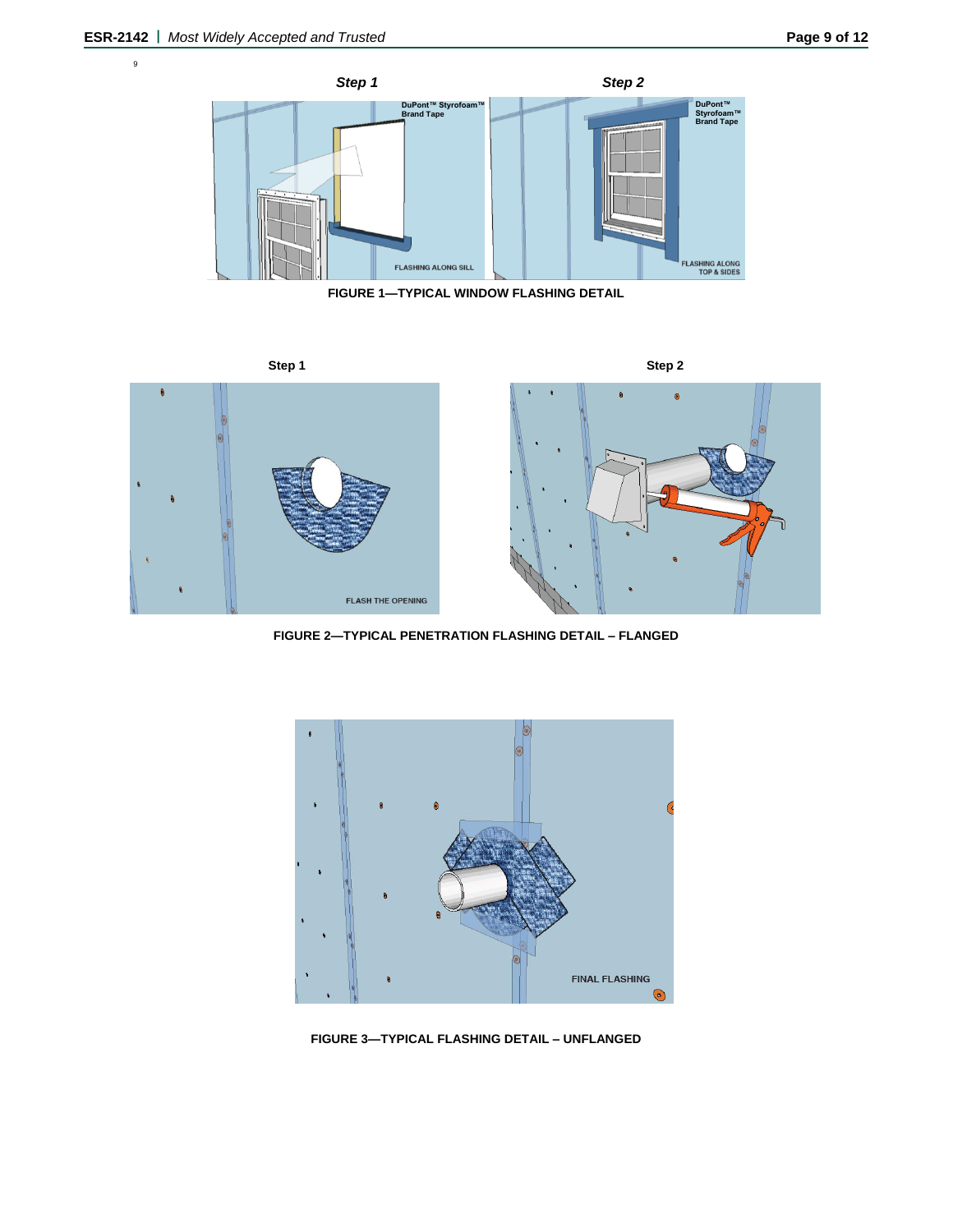

**FIGURE 4—TYPICAL WINDOW FLASHING DETAIL**



**FIGURE 5—TYPICAL PENETRATION FLASHING DETAIL—FLANGED**



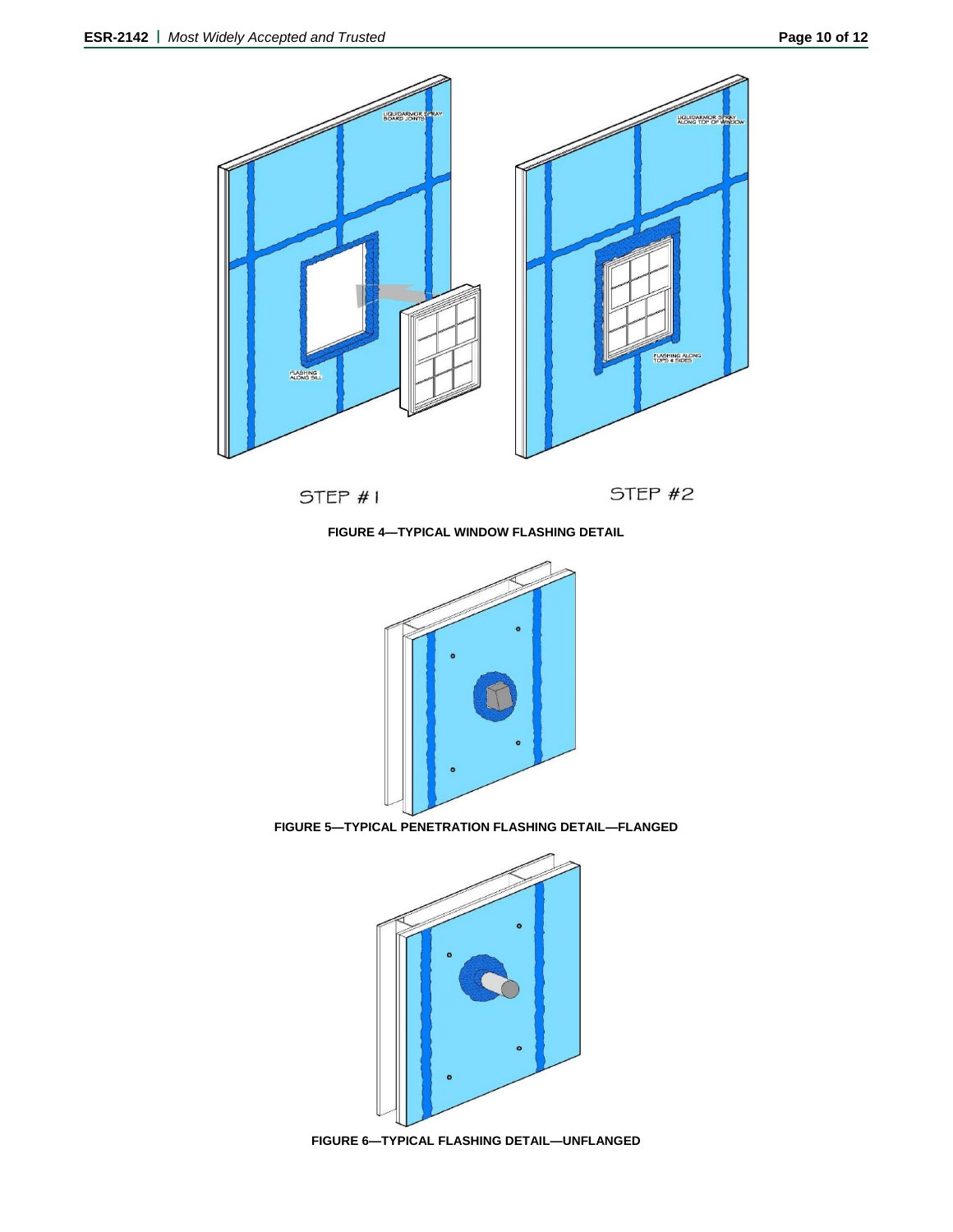

**FIGURE 7—FLOORLINE FIRESTOPPING**

STEEL STUD/BRICK VENEER - WINDOW HEAD DETAIL



**FIGURE 8—WINDOWSILL AND JAMB DETAIL–MINERAL WOOL**